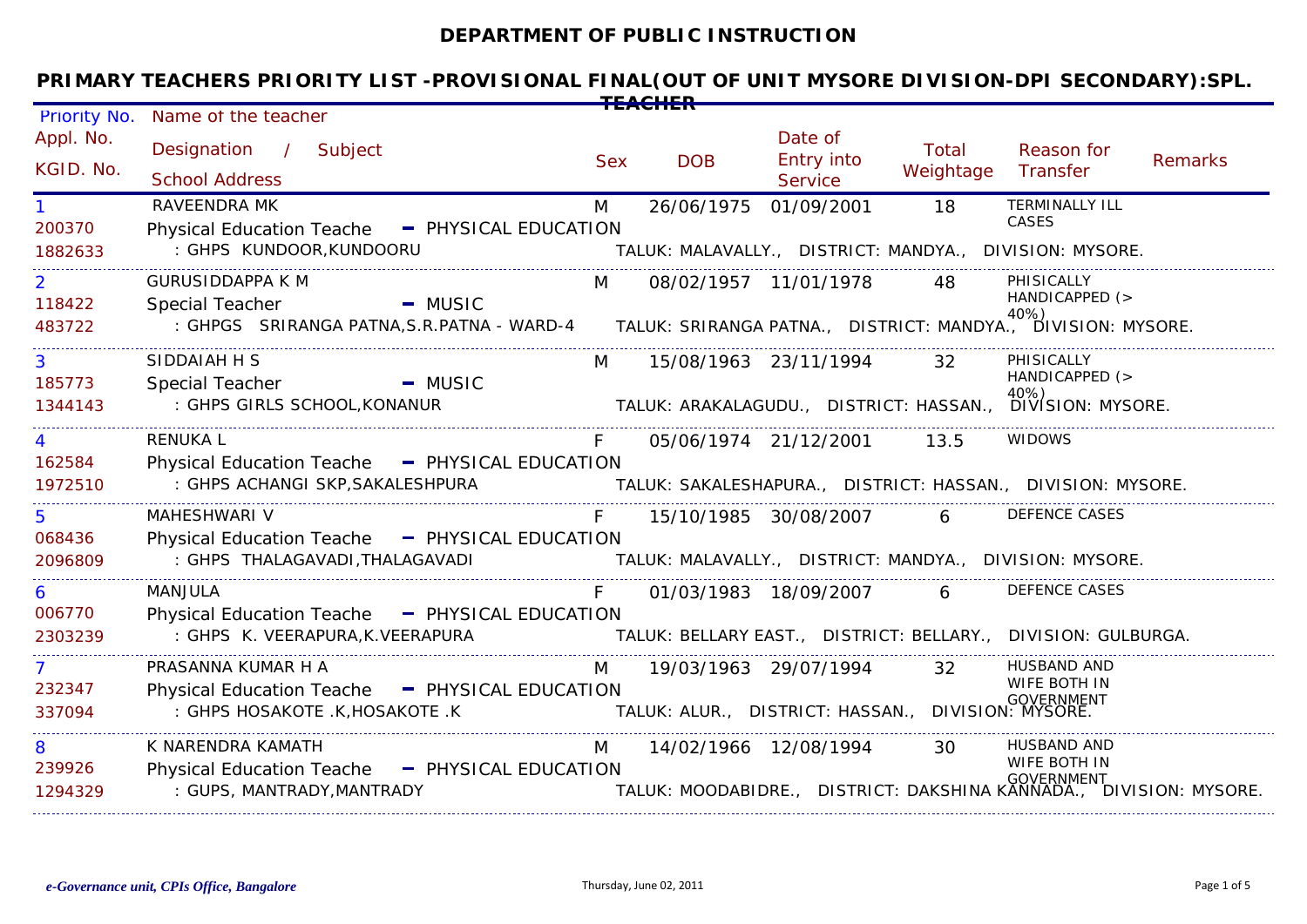| Priority No.      | Name of the teacher                                                                       |            |                       |                                                        |           |                                                                                              |         |
|-------------------|-------------------------------------------------------------------------------------------|------------|-----------------------|--------------------------------------------------------|-----------|----------------------------------------------------------------------------------------------|---------|
| Appl. No.         | Designation / Subject                                                                     |            |                       | Date of                                                | Total     | Reason for                                                                                   |         |
| KGID. No.         | <b>School Address</b>                                                                     | <b>Sex</b> | <b>DOB</b>            | Entry into<br>Service                                  | Weightage | Transfer                                                                                     | Remarks |
| 9                 | RESHMA SULTAAN                                                                            | F          | 21/07/1977            | 21/08/1998                                             | 24        | <b>HUSBAND AND</b>                                                                           |         |
| 097227<br>1547983 | - PHYSICAL EDUCATION<br><b>Physical Education Teache</b><br>: GHPS THURAGANUR, THURAGANUR |            |                       | TALUK: T.N.PURA., DISTRICT: MYSORE., DIVISION: MYSORE. |           | WIFE BOTH IN<br>GOVERNMENT                                                                   |         |
| 10                | VASANTHA S T                                                                              |            |                       | 22/07/1964 24/08/1998                                  | 24        | <b>HUSBAND AND</b><br>WIFE BOTH IN                                                           |         |
| 120001<br>1444228 | Physical Education Teache - PHYSICAL EDUCATION                                            |            |                       |                                                        |           |                                                                                              |         |
| 11                | <b>SURESH M</b>                                                                           | M          |                       | 08/05/1972 01/12/2003 10.5                             |           | <b>HUSBAND AND</b><br>WIFE BOTH IN                                                           |         |
| 153776<br>1939225 | Physical Education Teache - PHYSICAL EDUCATION<br>: GUPS, BELUVAI MAIN, BELUVAI           |            |                       |                                                        |           | .•<br>TALUK: MOODABIDRE.,   DISTRICT: DAKSHINA KANNADA.,   DIVISION: MYSORE.                 |         |
| _________________ |                                                                                           |            |                       |                                                        |           |                                                                                              |         |
| 12<br>221323      | <b>VIDYA B KILLI</b><br>Physical Education Teache - PHYSICAL EDUCATION                    | F.         |                       | 25/06/1983 14/09/2005 10                               |           | <b>HUSBAND AND</b><br><b>WIFE BOTH IN</b>                                                    |         |
| 2008178           | : GOVT HPS SARADAGI [B], SARADAGI [B]                                                     |            |                       |                                                        |           | COVERNMENT ( المادين )<br>.TALUK: GULBARGA SOUTH.,  DISTRICT: GULBARGA.,  DIVISION: GULBURGA |         |
| 13                | SUMARANI P G                                                                              | F          |                       | 21/07/1976 26/09/2005 10                               |           | <b>HUSBAND AND</b>                                                                           |         |
| 171973<br>1874587 | Physical Education Teache - PHYSICAL EDUCATION<br>: GHPS KELAGURU, KELAGOOR               |            |                       |                                                        |           | WIFE BOTH IN<br><br>TALUK: CHIKMAGALUR.,   DISTRICT: CHIKKAMANGALORE.,   DIVISION: MYSORE.   |         |
| 14                | SHIVAKUMAR N S                                                                            |            |                       | 15/05/1963 23/04/2007 8                                |           | <b>HUSBAND AND</b>                                                                           |         |
| 225940            | Physical Education Teache - PHYSICAL EDUCATION                                            |            |                       |                                                        |           | WIFE BOTH IN<br>۰۰<br>TALUK: KADUR.,   DISTRICT: CHIKKAMANGALORE.,   DIVISION: MYSORE.       |         |
| 2231006           | : GMHPS, SINGATAGERE, SINGATAGERE                                                         |            |                       |                                                        |           |                                                                                              |         |
| 15                | <b>SOORYANAIK</b>                                                                         | M          |                       | 05/03/1973 31/08/2007                                  | 6         | HUSBAND AND<br>WIFE BOTH IN                                                                  |         |
| 088249<br>2231213 | - PHYSICAL EDUCATION<br><b>Physical Education Teache</b><br>: GHPS ADDAGADDE, ADDAGADDE   |            |                       |                                                        |           | <b>GOVERNMENT</b><br>TALUK: SRINGERI., DISTRICT: CHIKKAMANGALORE., DIVISION: MYSORE.         |         |
| 16                | ANITA PUNDALEEKAPPA GADADE                                                                | F          | 01/07/1985 12/09/2007 |                                                        | 6         | <b>HUSBAND AND</b>                                                                           |         |
| 005667<br>2390861 | Physical Education Teache - PHYSICAL EDUCATION<br>: GHPS ALANAHALLI, ALANAHALLI           |            |                       |                                                        |           | WIFE BOTH IN<br>۰۰<br>TALUK: PERIYA PATNA.,    DISTRICT: MYSORE.,    DIVISION: MYSORE.       |         |
| 17                | RAGHAVENDRA KUMAR B                                                                       | M          |                       | 28/02/1966 28/07/1994                                  | -28.      | <b>HUSBAND OR</b>                                                                            |         |
| 242577<br>1296009 | - PHYSICAL EDUCATION<br><b>Physical Education Teache</b><br>: GUPS, MACHINA, MACHINA      |            |                       |                                                        |           | WIFE IN<br>GOVERNMENT<br>TALUK: BELTHANGADY., DISTRICT: DAKSHINA KANNADA., DIVISION: MYSORE. |         |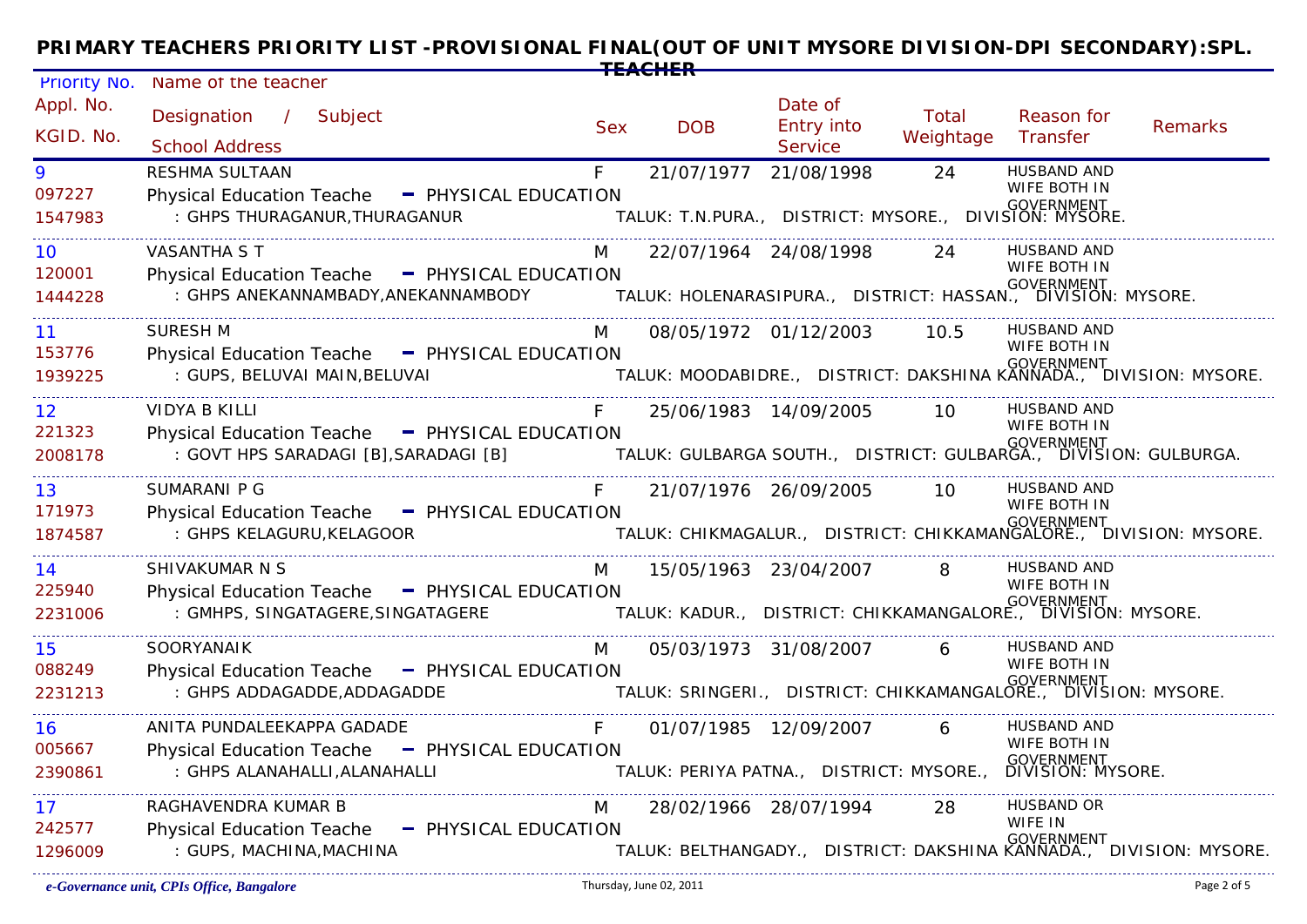| Priority No.           | Name of the teacher                                                             |            |                                                                          |                                                |                    |                                 |                                                                     |  |  |
|------------------------|---------------------------------------------------------------------------------|------------|--------------------------------------------------------------------------|------------------------------------------------|--------------------|---------------------------------|---------------------------------------------------------------------|--|--|
| Appl. No.<br>KGID. No. | Designation / Subject<br><b>School Address</b>                                  | <b>Sex</b> | <b>DOB</b>                                                               | Date of<br><b>Entry into</b><br><b>Service</b> | Total<br>Weightage | Reason for<br>Transfer          | <b>Remarks</b>                                                      |  |  |
| 18                     | <b>BINDU MANOHARI M</b>                                                         | F.         | 29/07/1971                                                               | 25/02/1997                                     | 28                 | <b>HUSBAND OR</b>               |                                                                     |  |  |
| 064526<br>1637246      | <b>Physical Education Teache</b><br>- PHYSICAL EDUCATION<br>: GHPS HADYA, HADYA |            | TALUK: K.R.NAGARA., DISTRICT: MYSORE., DIVISION: MYSORE.                 |                                                |                    | WIFE IN<br><b>GOVERNMENT</b>    |                                                                     |  |  |
| 19                     | VIJAYA KUMAR                                                                    |            | 25/02/1964 04/12/2003                                                    |                                                | 14                 | <b>HUSBAND OR</b>               |                                                                     |  |  |
| 112746<br>1939230      | Physical Education Teache - KANNADA - GENERAL<br>: GUPS, KASHIPATNA, KASHIPATNA |            |                                                                          |                                                |                    | WIFE IN<br>GOVERNMENT           | TALUK: BELTHANGADY., DISTRICT: DAKSHINA KANNADA., DIVISION: MYSORE. |  |  |
| 20                     | SUNDRAMMA C                                                                     |            | 01/06/1975 10/08/2005                                                    |                                                | 10.                | HUSBAND OR                      |                                                                     |  |  |
| 237873                 | <b>Special Teacher</b><br>$\blacksquare$ DRAWING                                |            |                                                                          |                                                |                    | WIFE IN                         |                                                                     |  |  |
| 1955975                | : GHPS MASTHI, MASTHI                                                           |            | GOVERNMENT<br>TALUK: MALUR., DISTRICT: KOLAR., DIVISION: BANGALORE.      |                                                |                    |                                 |                                                                     |  |  |
| 21                     | HEMAVATHI K                                                                     |            |                                                                          | 20/10/1978 11/08/2005                          | 10                 | HUSBAND OR                      |                                                                     |  |  |
| 086471                 | <b>Physical Education Teache</b><br>- PHYSICAL EDUCATION                        |            |                                                                          |                                                |                    | WIFE IN<br><b>GOVERNMENT</b>    |                                                                     |  |  |
| 1967017                | : GOVT HPS BHUPAL TEGUNUR, BHUPAL TEGANUR                                       |            |                                                                          |                                                |                    |                                 |                                                                     |  |  |
| 22                     | NEELAMMA                                                                        |            | 01/06/1981 01/09/2005                                                    |                                                | 10                 | HUSBAND OR                      |                                                                     |  |  |
| 106937                 | Physical Education Teache - PHYSICAL EDUCATION                                  |            |                                                                          |                                                |                    | WIFE IN                         |                                                                     |  |  |
| 1899227                | : GHPS NANDI PURA, NANDI PURA                                                   |            | TALUK: PERIYA PATNA., DISTRICT: MYSORE.,                                 |                                                |                    | GOVERNMENT<br>DIVISION: MYSORE. |                                                                     |  |  |
| 23                     | RAJAMMA P                                                                       |            | 01/08/1980 30/09/2005                                                    |                                                | 10                 | HUSBAND OR                      |                                                                     |  |  |
| 021762                 | <b>Physical Education Teache</b><br>- PHYSICAL EDUCATION                        |            |                                                                          |                                                |                    | WIFE IN                         |                                                                     |  |  |
| 2172234                | : GHPS HALASAMUDRA, HALASAMUDRA                                                 |            | .•<br>TALUK: GANGAVATHI.,   DISTRICT: KOPPAL.,   DIVISION: GULBURGA.     |                                                |                    |                                 |                                                                     |  |  |
| 24                     | D JESSY GEETHA MANI                                                             |            |                                                                          | 29/05/1966 14/11/2003                          |                    | HUSBAND OR                      |                                                                     |  |  |
| 173694                 | <b>Physical Education Teache</b><br>- PHYSICAL EDUCATION                        |            |                                                                          |                                                |                    | WIFE IN<br><b>GOVERNMENT</b>    |                                                                     |  |  |
| 1907582                | : GHPS<br>VINAKAYAKA NAGAR (W, WARD 30                                          |            | TALUK: BELLARY WEST.,   DISTRICT: BELLARY.,   DIVISIÖN: GULBURGA.        |                                                |                    |                                 |                                                                     |  |  |
| 25                     | <b>SHERLY E</b>                                                                 |            |                                                                          | 15/08/1984 11/07/2007                          | 6                  | HUSBAND OR                      |                                                                     |  |  |
| 245317                 | <b>Physical Education Teache</b><br>- PHYSICAL EDUCATION                        |            |                                                                          |                                                |                    | WIFE IN<br><b>GOVERNMENT</b>    |                                                                     |  |  |
| 2242672                | : GHPS ALURU, ALURU                                                             |            | TALUK: CHAMARAJA NAGAR., DISTRICT: CHAMARAJANAGAR., DIVISION:<br>MYSORE. |                                                |                    |                                 |                                                                     |  |  |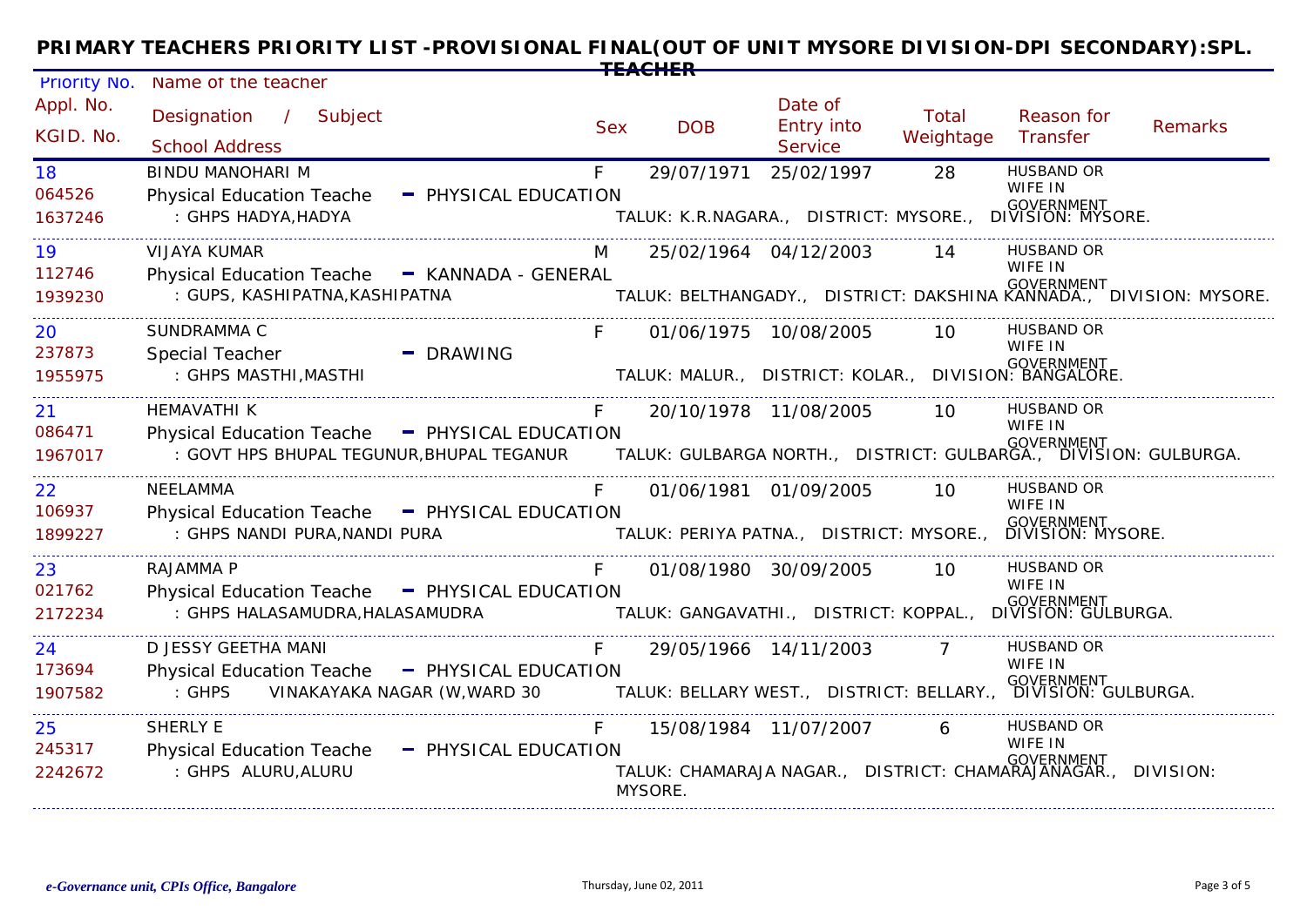| <b>Priority No.</b>    | Name of the teacher                                                                                            |            |                                                                          |                                                |                    |                              |                |  |  |
|------------------------|----------------------------------------------------------------------------------------------------------------|------------|--------------------------------------------------------------------------|------------------------------------------------|--------------------|------------------------------|----------------|--|--|
| Appl. No.<br>KGID, No. | Designation / Subject<br><b>School Address</b>                                                                 | <b>Sex</b> | <b>DOB</b>                                                               | Date of<br><b>Entry into</b><br><b>Service</b> | Total<br>Weightage | Reason for<br>Transfer       | <b>Remarks</b> |  |  |
| 26                     | PADMASHREE KUMARI                                                                                              | F.         | 27/04/1986 16/07/2007                                                    |                                                | 6                  | <b>HUSBAND OR</b>            |                |  |  |
| 028273<br>2292962      | Physical Education Teache - PHYSICAL EDUCATION<br>: GUPS, ANDINJE, ANDINJE                                     |            | TALUK: BELTHANGADY., DISTRICT: DAKSHINA KANNADA., DIVISION: MYSORE.      |                                                |                    | WIFE IN<br><b>GOVERNMENT</b> |                |  |  |
| 27                     | <b>VEERENDRA JOGI</b>                                                                                          |            | 01/03/1981 01/09/2007                                                    |                                                |                    | <b>HUSBAND OR</b>            |                |  |  |
| 146602<br>2292414      | Physical Education Teache - PHYSICAL EDUCATION<br>: GUPS, GANDIBAGILU, KOILA                                   |            | ۰۰<br>TALUK: PUTTUR.,   DISTRICT: DAKSHINA KANNADA.,   DIVISION: MYSORE. |                                                |                    | WIFE IN                      |                |  |  |
| 28                     | <b>VIDYAVATHI</b>                                                                                              |            | 17/01/1981 24/09/2007                                                    |                                                |                    | <b>HUSBAND OR</b>            |                |  |  |
| 114570                 | Physical Education Teache - PHYSICAL EDUCATION                                                                 |            |                                                                          |                                                |                    | WIFE IN                      |                |  |  |
| 2313932                | : HPS UGGINAKERI, UGGINAKERI                                                                                   |            | <br>TALUK: KALGHATAGI.,   DISTRICT: DHARWAD.,   DIVISION: BELGAUM.       |                                                |                    |                              |                |  |  |
| 29                     | HEMA LATHA H D                                                                                                 |            | 12/04/1981 05/10/2007                                                    |                                                | 6                  | <b>HUSBAND OR</b>            |                |  |  |
| 021109                 | Physical Education Teache - PHYSICAL EDUCATION                                                                 |            |                                                                          |                                                |                    | WIFE IN<br><b>GOVERNMENT</b> |                |  |  |
| 900881068              | : GM P S AMMATTI ONTIYANGA,KANNANGALA               TALUK: VIRAJPET.,   DISTRICT: KODAGU.,   DIVIŠION: MYSORE. |            |                                                                          |                                                |                    |                              |                |  |  |
| 30                     | LATHA C B                                                                                                      |            |                                                                          | 18/07/1983 12/10/2007                          | 6                  | <b>HUSBAND OR</b>            |                |  |  |
| 065444                 | Physical Education Teache - PHYSICAL EDUCATION                                                                 |            |                                                                          |                                                |                    | WIFE IN                      |                |  |  |
| 2117019                | : GHPS WALABALLARY, WALABALLARY                                                                                |            | <br>TALUK: SINDHANUR.,   DISTRICT: RAICHUR.,   DIVISION: GULBURGA.       |                                                |                    |                              |                |  |  |
| 31                     | SHEKHAR D                                                                                                      | M          | 22/09/1966 23/04/2007                                                    |                                                |                    | <b>HUSBAND OR</b>            |                |  |  |
| 008244                 | Physical Education Teache - PHYSICAL EDUCATION                                                                 |            |                                                                          |                                                |                    | WIFE IN                      |                |  |  |
| 2070710                | : GMUPS, MOODABIDRI MAIN, WARD NO-5                                                                            |            |                                                                          |                                                |                    |                              |                |  |  |
| 32                     | <b>LATHA M</b>                                                                                                 |            | 26/09/1972 22/11/1999                                                    |                                                | 13                 | <b>OTHER CASES</b>           |                |  |  |
| 039264                 | Physical Education Teache - PHYSICAL EDUCATION                                                                 |            |                                                                          |                                                |                    | <b>WOMEN</b>                 |                |  |  |
| 1836883                | : GHPS NAGAMMA, NANJANAGUD WARD-13                                                                             |            | TALUK: NANJANAGUD.,  DISTRICT: MYSORE.,  DIVISION: MYSORE.               |                                                |                    |                              |                |  |  |
| 33                     | H C BASAVARAJU                                                                                                 | M          | 26/05/1968 30/09/1994                                                    |                                                | 30                 | OTHER CASES MEN              |                |  |  |
| 105026                 | Physical Education Teache - PHYSICAL EDUCATION                                                                 |            |                                                                          |                                                |                    |                              |                |  |  |
| 1353371                | : GHPS THAMADA HALLI, THAMADA HALLI                                                                            |            | TALUK: CHAMARAJA NAGAR., DISTRICT: CHAMARAJANAGAR., DIVISION:<br>MYSORE. |                                                |                    |                              |                |  |  |